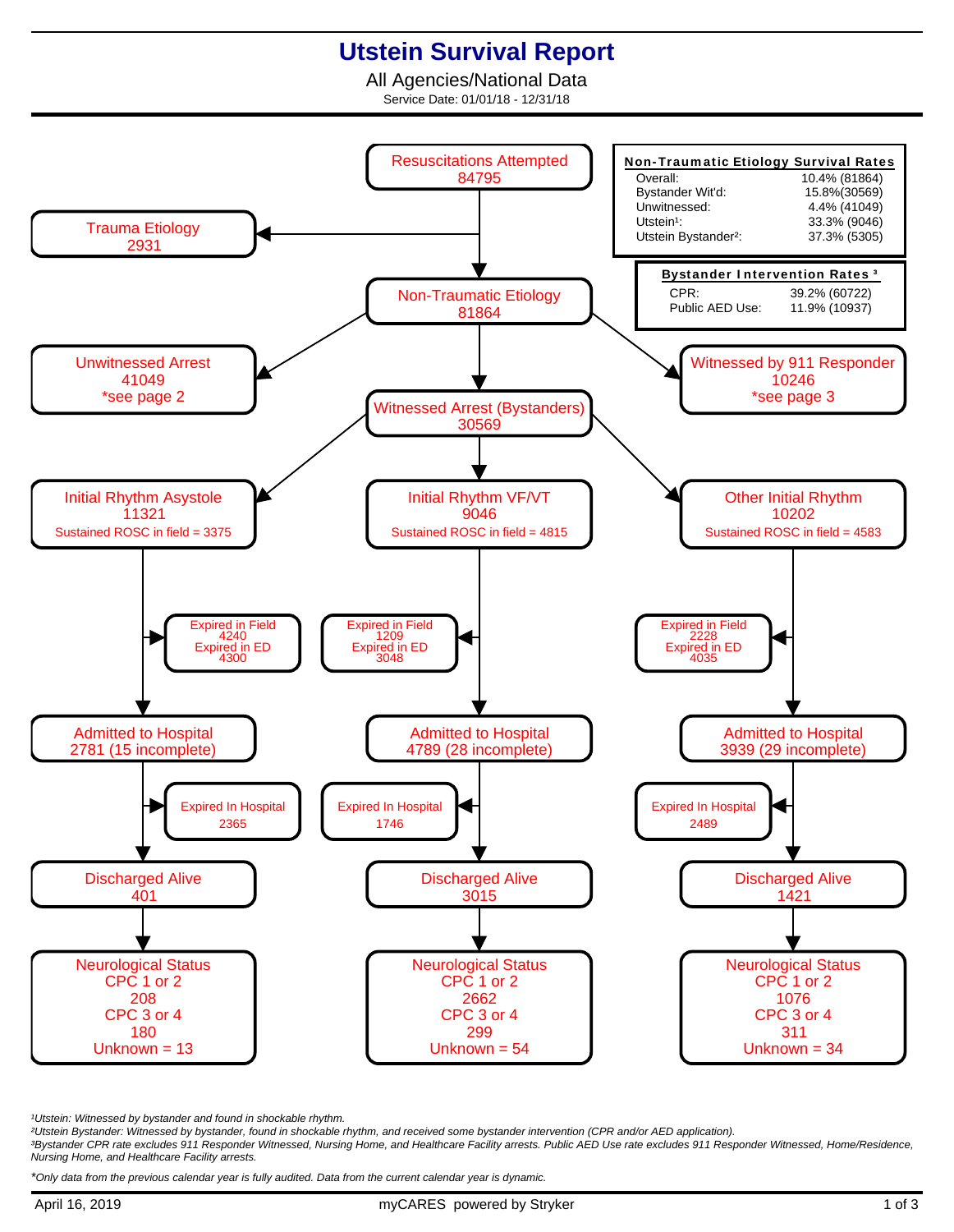## **Utstein Survival Report**

All Agencies/National Data Service Date: 01/01/18 - 12/31/18